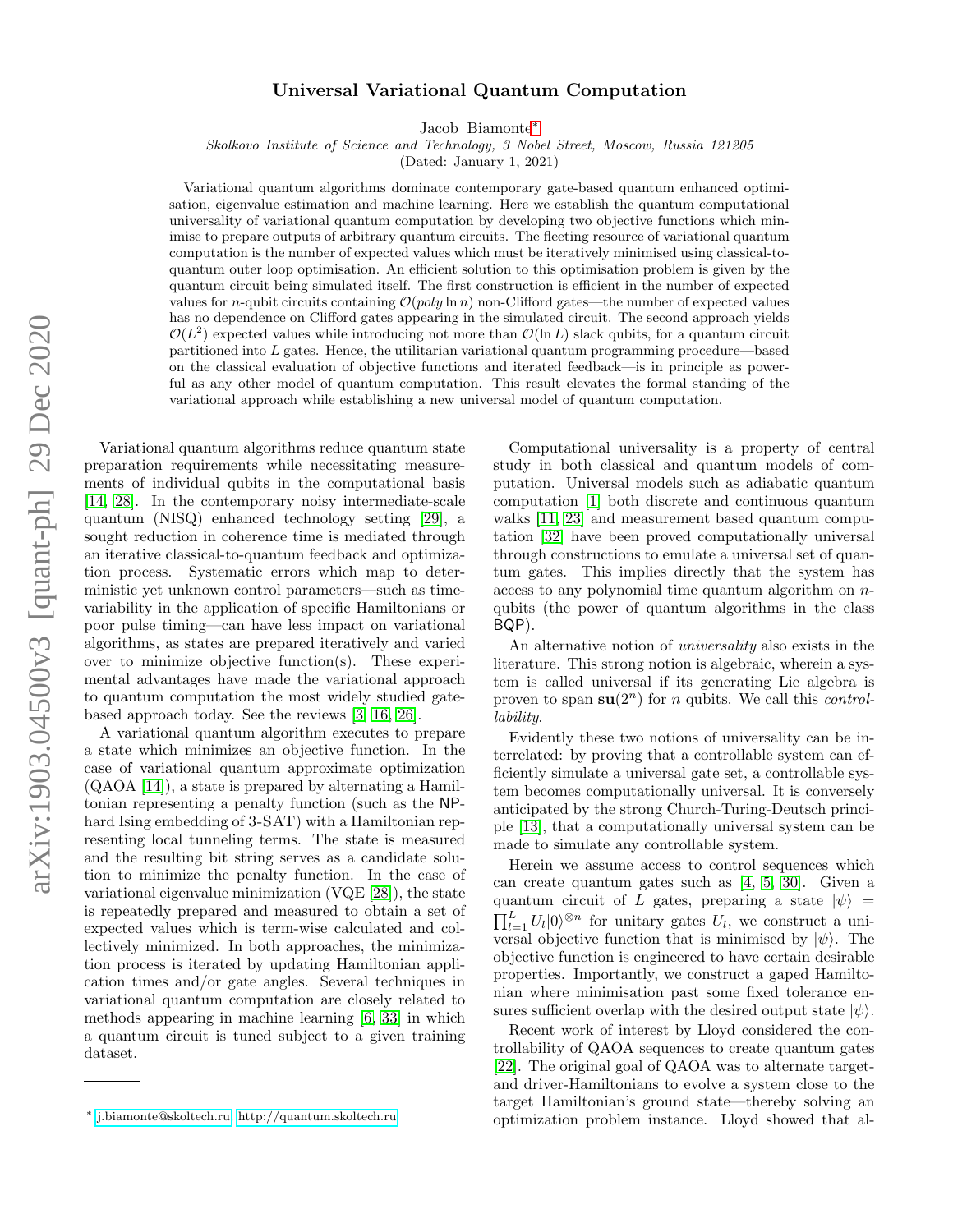ternating driver and target Hamiltonians can be programmed to give computationally universal dynamics [\[22\]](#page-6-15). Following Lloyd's work [\[22\]](#page-6-15), myself with two coauthors formulated Lloyd's QAOA controllability result past one-dimensional lines of qubits [\[27\]](#page-6-16).

We assume controllable state preparation followed by local Pauli measurements. These measurements are used to calculate an objective function (a Hamiltonian) which we prove minimizes to certify that the output of a target quantum circuit has been prepared. The objective function is expressed as a sum of terms in the Pauli basis. Each term corresponds to a simplistic measurement operator and hence this approach avoids the long sequences of gates used to simulate Hamiltonian's in the gate model. While the objective function can be evaluated term-wise, achieving tolerance  $\sim \epsilon$  requires  $\sim \epsilon^{-2}$  measurements see Hoeffding's inequality [\[17\]](#page-6-17)).

Structure. After introducing variational quantum computation as it applies to our setting, we construct an objective function (named a telescoping construction). The number of expected values has no dependence on Clifford gates appearing in the simulated circuit and is efficient for circuits with  $\mathcal{O}(\text{poly}\ln n)$  non-Clifford gates, making it amenable for near term demonstrations. We then modify the Feynman-Kitaev clock construction and prove that universal variational quantum computation is possible by minimising  $\mathcal{O}(L^2)$  expected values while introducing not more than  $\mathcal{O}(\ln L)$  slack qubits, for a quantum circuit partitioned into L Hermitian blocks.

We conclude by considering how the universal model of variational quantum computation can be utilised in practice. In particular, the given gate sequence prepares a state which will minimise the objective function. In practice, we think of this as providing a starting point for a classical optimizer. Given a  $T$  gate sequence, we consider the first  $L \leq T$  gates. This L gate circuit represents an optimal control problem where the starting point is the control sequence to prepare the L gates. The goal is to modify this control sequence (shorten it) using a variational feedback loop. One would iterate this scenario, increasing  $L$  up to  $T$ .

# I. VARIATIONAL QUANTUM COMPUTATION

We work in the standard setting of quantum computation using  $n$  qubits, where we typically fix the computational basis  $\mathcal{B}^{\otimes n}$  and use the standard qubit representation of the Pauli group-algebra, satisfying the product identity  $XY = iZ$ , together with  $X^2 = Y^2 = Z^2 = 1$ . We will interchange the notation  $\sigma_0 \equiv 1, \sigma_1 \equiv X$ ,  $\sigma_2 \equiv Y, \sigma_3 \equiv Z$  and consider Hamiltonian's  $\mathcal{H} = \mathcal{H}^{\dagger}$ which act on the space of linear qubit maps  $\mathcal{L}(\mathcal{B}^{\otimes n})$ .

We wish to simulate the output of an  $L$  gate quantum circuit acting on the *n*-qubit product state  $|0\rangle^{\otimes n}$ . We have access to p appropriately bounded and tunable parameters to prepare and vary over a family of quantum states. All coefficients herein are assumed to be accurate to not more than  $poly(n)$  decimal places. We will define an objective function that when minimized will produce a state close to the desired quantum circuit output. We will provide a solution to the minimization problem. Establishing our results requires several definitions and supporting lemmas. Proofs not appearing after a Lemma or Theorem can be found in the Supplementary Materials.

Definition 1 (Variational Statespace) The variational statespace  $\Gamma$  of a p-parameterized n-qubit state preparation process is the union of  $|\psi(\theta)\rangle$  over real assignments of  $\theta$ .

$$
\Gamma \stackrel{\text{def}}{=} \bigcup_{\boldsymbol{\theta} \subset \mathbb{R}^{\times p}} \{ |\psi(\boldsymbol{\theta})\rangle \} \subseteq \mathbb{C}_2^{\otimes n}.
$$
 (1)

Variational statespace examples include preparing  $|\psi(\theta)\rangle$  by a fixed quantum circuit (called ansatz) with e.g.  $\hat{\boldsymbol{\theta}} \in [0, 2\pi)^{\times p}$  tunable parameters as

<span id="page-1-0"></span>
$$
|\psi(\boldsymbol{\theta})\rangle = \Pi_{l=1}^{L} U_{l} |0\rangle^{\otimes n},\tag{2}
$$

where typically  $U_l$  is adjusted by  $\theta_l$  for  $l = 1$  to p, though some gates might be fixed. There are various approaches to implement ansatz circuits, including the Hardware Efficient Ansatz [\[18\]](#page-6-18) which implements a daisy chain of two-body coupling gates or the brick layer (a.k.a. checkerboard) ansatz which is simply alternating stacks of nearest neighboring coupling gates (see for example [\[31\]](#page-6-19)).

Definition 2 (Variational Sequence) A variational sequence is an assignment of  $\theta'$  to prepare a single state in a variational statespace  $|\psi(\theta')\rangle \in \Gamma$ .

Examples of variational sequences include the general expression of a fixed quantum gate sequence acting on a product state, which can be expressed as [\(2\)](#page-1-0).

We will define an objective function that can be efficiently calculated given access to a suitable quantum processor. Minimization of this objective function will be proven to produce a close 2-norm approximation to the output of a given quantum circuit. Let us consider the most suitably general Hamiltonian acting on qubits [\(3\)](#page-1-1).

Definition 3 (Objective Function) We consider an objective function as the expected value of an operator expressed with real coefficients  $\mathcal{J}_{\alpha_1\alpha_2...\alpha_n}^{a_1a_2...a_n}$  in the Pauli basis as,

<span id="page-1-1"></span>
$$
\mathcal{H} = \sum_{n=1}^{\text{poly}(n)} \mathcal{J}^{a_1 a_2 \dots a_n}_{\alpha_1 \alpha_2 \dots \alpha_n} \sigma^{a_1}_{\alpha_1} \sigma^{a_2}_{\alpha_2} \cdots \sigma^{a_n}_{\alpha_n} \tag{3}
$$

where Greek letters index Pauli matrices, Roman letters index qubits and the sum is over a  $\operatorname{poly}(n)$  bounded subset of the  $4^n$  elements in the basis. The tensor  $(\otimes)$  is omitted in  $(3)$ .

We are concerned primarily with Hamiltonians where  $\mathcal{J}_{\alpha_1\alpha_2...\alpha_n}^{a_1a_2...a_n}$  is given and known to be non-vanishing for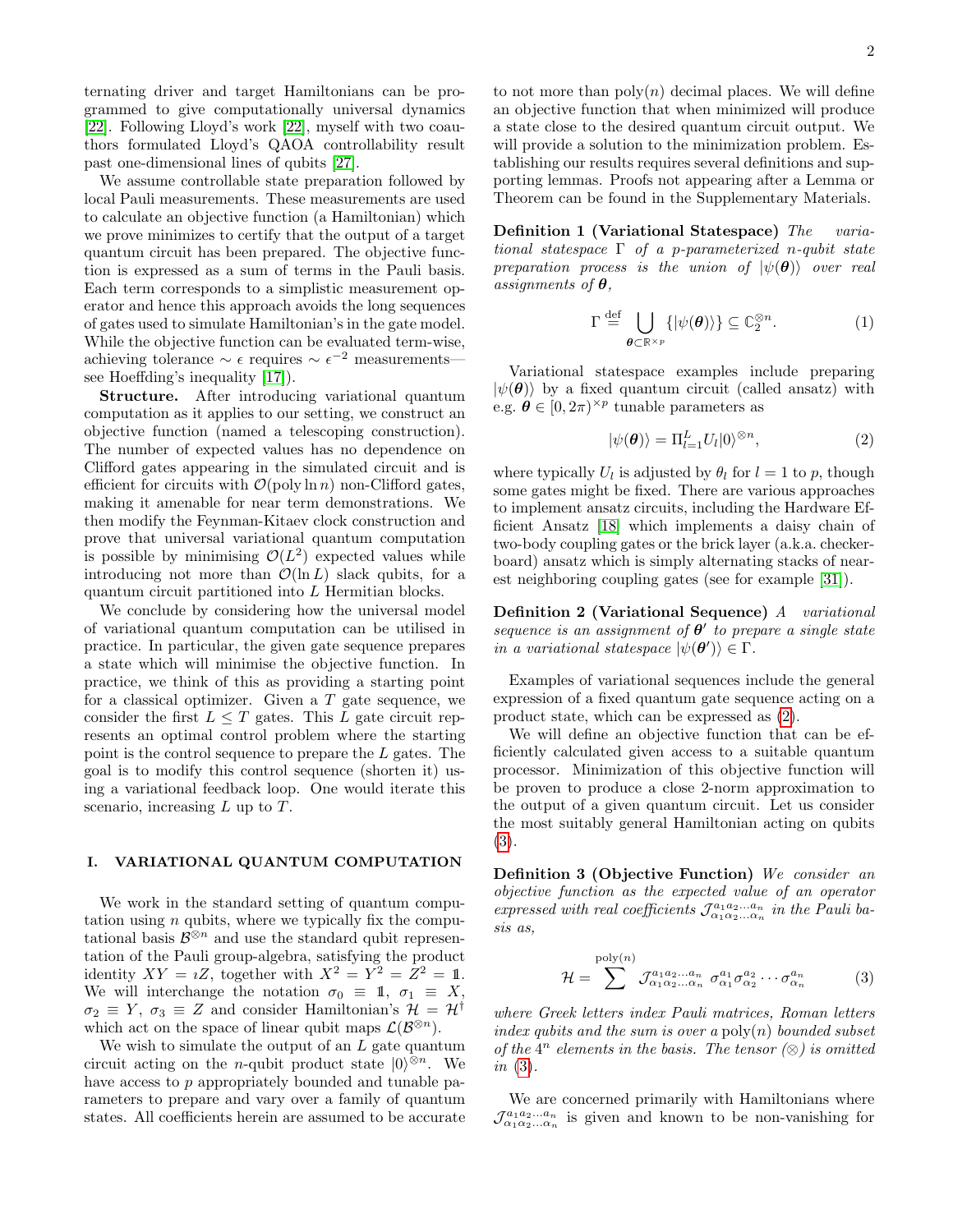at most some  $\text{poly}(n)$  terms. This wide class includes Hamiltonians representing electronic structure [\[18\]](#page-6-18). More generally, such Hamiltonians are of bounded cardinality.

Definition 4 (Cardinality) The number of terms in the Pauli basis  $\{\mathbb{1}, X, Y, Z\}^{\otimes n}$  needed to express an objective function.

Definition 5 (Bounded Objective Function) An instance is called bounded when it is taken from a uniform family of objective functions of cardinality bounded by  $\text{poly}(n)$ .

We will now use the Cartesian tensor  $(x)$  as states need not be proximally interacting and can be independently prepared. Hence,  $|\phi\rangle^{\times\mathcal{O}(\text{poly}(n))}$  means we prepare polynomial many non-interacting copies of  $|\phi\rangle$  to approximate each expected value.

Definition 6 (Poly-Computable Objective Function) An objective function

$$
f : |\phi\rangle^{\times \mathcal{O}(\text{poly}(n))} \to \mathbb{R}_{\geq 0} \tag{4}
$$

is called poly-computable provided  $\text{poly}(n)$  independent physical copies of  $|\phi\rangle$  can be efficiently prepared to evaluate a bounded objective function.

Efficiently computable objective function examples include calculating the expected value of  $\mathcal{O}(\ln n)$  products and sums over

$$
\{\mathcal{H}, \langle \mathcal{H} \rangle, \cdot, +, \mathbb{R}\}\tag{5}
$$

for bounded cardinality  $H$ . Examples include:

- $(2.1)$  Calculating the expected value of H itself, which includes electronic structure Hamiltonians [\[28\]](#page-6-1).
- (2.ii) Calculating the dispersion var $(\mathcal{H}) = \langle \mathcal{H}^2 \rangle \langle \mathcal{H} \rangle^2$ which vanishes if and only if the prepared state is an eigenstate of  $H$  [\[19\]](#page-6-20).

Acceptance (as follows) must be shown by providing a solution to the optimisation problem defined by the objective function.

Definition 7 (Accepting a Quantum State) An objective function f accepts  $|\phi\rangle$  when given  $\mathcal{O}(\text{poly } n)$ copies of  $|\phi\rangle$ ,

$$
f(|\phi\rangle^{\times \mathcal{O}(\text{poly}(n))} = f(|\phi\rangle, |\phi\rangle, \dots, |\phi\rangle) < \Delta \tag{6}
$$

evaluates strictly less than a chosen real parameter  $\Delta >$ 0.

<span id="page-2-0"></span>The following theorem [\(1\)](#page-2-0) applies rather generally to variational quantum algorithms that minimise energy by adjusting a variational state to cause an objective function to accept. Herein acceptance will imply the preparation of a quantum state, which begs to establish the following.

Lemma 1 (Variational Stability) Let non-negative  $\mathcal{H} = \mathcal{H}^{\dagger} \in \mathcal{L}(\mathbb{C}_d)$  have spectral gap  $\Delta$  and non-degenerate ground eigenvector  $|\psi\rangle$  of eigenvalue 0. Consider then a unit vector  $|\phi\rangle \in \mathbb{C}_d$  such that

$$
\langle \phi | \mathcal{H} | \phi \rangle < \Delta \tag{7}
$$

it follows that

$$
1 - \frac{\langle \phi | \mathcal{H} | \phi \rangle}{\Delta} \le |\langle \phi | \psi \rangle|^2 \le 1 - \frac{\langle \phi | \mathcal{H} | \phi \rangle}{Tr \{\mathcal{H}\}}.
$$
 (8)

### A. Maximizing projection onto a circuit

We will now explicitly construct an elementary Hermitian penalty function that is non-negative, with a nondegenerate lowest (0) eigenstate—so as to apply Lemma [1.](#page-2-0) Minimisation of this penalty function prepares the output of a quantum circuit.

<span id="page-2-1"></span>Theorem 1 (Telescoping Construction) Consider

 $\prod_{l}U_{l}|0\rangle ^{\otimes n}$  an L-gate quantum circuit preparing state  $|\psi\rangle$ on n-qubits and containing not more than  $\mathcal{O}(\text{poly}(\ln n))$ non-Clifford gates. Then there exists a Hamiltonian  $H > 0$  on n-qubits with  $\text{poly}(L,n)$  cardinality, a  $(L, n)$ -independent gap  $\Delta$  and non-degenerate ground  $eigenvector \in \text{span}\{\prod_{l}U_{l}|0\rangle^{\otimes n}\}. \text{ In particular, a}$ variational sequence exists causing the Hamiltonian to accept  $|\phi\rangle$  viz.,  $0 \le \langle \phi | \mathcal{H} | \phi \rangle < \Delta$  then Lemma [1](#page-2-0) implies stability.

To prove Theorem [1](#page-2-1) we first show existence of the penalty function. Construct Hermitian  $\mathcal{H} \in \mathcal{L}(\mathbb{C}_2^{\otimes n})$  with  $\mathcal{H} \geq 0$  such that there exists a non-degenerate  $|\psi\rangle \in \mathbb{C}_2^{\otimes n}$ with the property that  $\mathcal{H}|\psi\rangle = 0$ . Define  $P_{\phi}$  as a sum of projectors onto product states, i.e.

<span id="page-2-2"></span>
$$
P_{\phi} = \sum_{i=1}^{n} |1\rangle\langle 1|^{(i)} = \frac{n}{2} \left( 1 - \frac{1}{n} \sum_{i=1}^{n} Z^{(i)} \right) \tag{9}
$$

and consider [\(9\)](#page-2-2) as the initial Hamiltonian, preparing state  $|0\rangle^{\otimes n}$ .

We will act on [\(9\)](#page-2-2) with a sequence of gates  $\prod_{l=1}^{L} U_l$ corresponding to the circuit being simulated as

<span id="page-2-3"></span>
$$
h(k) = \left(\prod_{l=1}^{k \le L} U_l\right) P_{\phi} \left(\prod_{l=1}^{k \le L} U_l\right)^{\dagger} \ge 0 \tag{10}
$$

which preserves the spectrum (i.e.  $P_{\phi}|x\rangle = |x|_1|x\rangle$  for  $x \in \{0,1\}^n$  and  $|\cdot|_1$  the Hamming weight). From the properties of  $P_{\phi}$  it hence follows that  $h(k)$  is non-negative and non-degenerate  $\forall k \leq L$ . We now consider the action of the gates  $(10)$  on  $(9)$ .

At  $k = 0$  from [\(9\)](#page-2-2) there are *n* expected values to be minimized plus a global energy shift that will play a multiplicative role as the circuit depth increases. To consider  $k = 1$  we first expand a universal gate set expressed in the linear extension of the Pauli basis.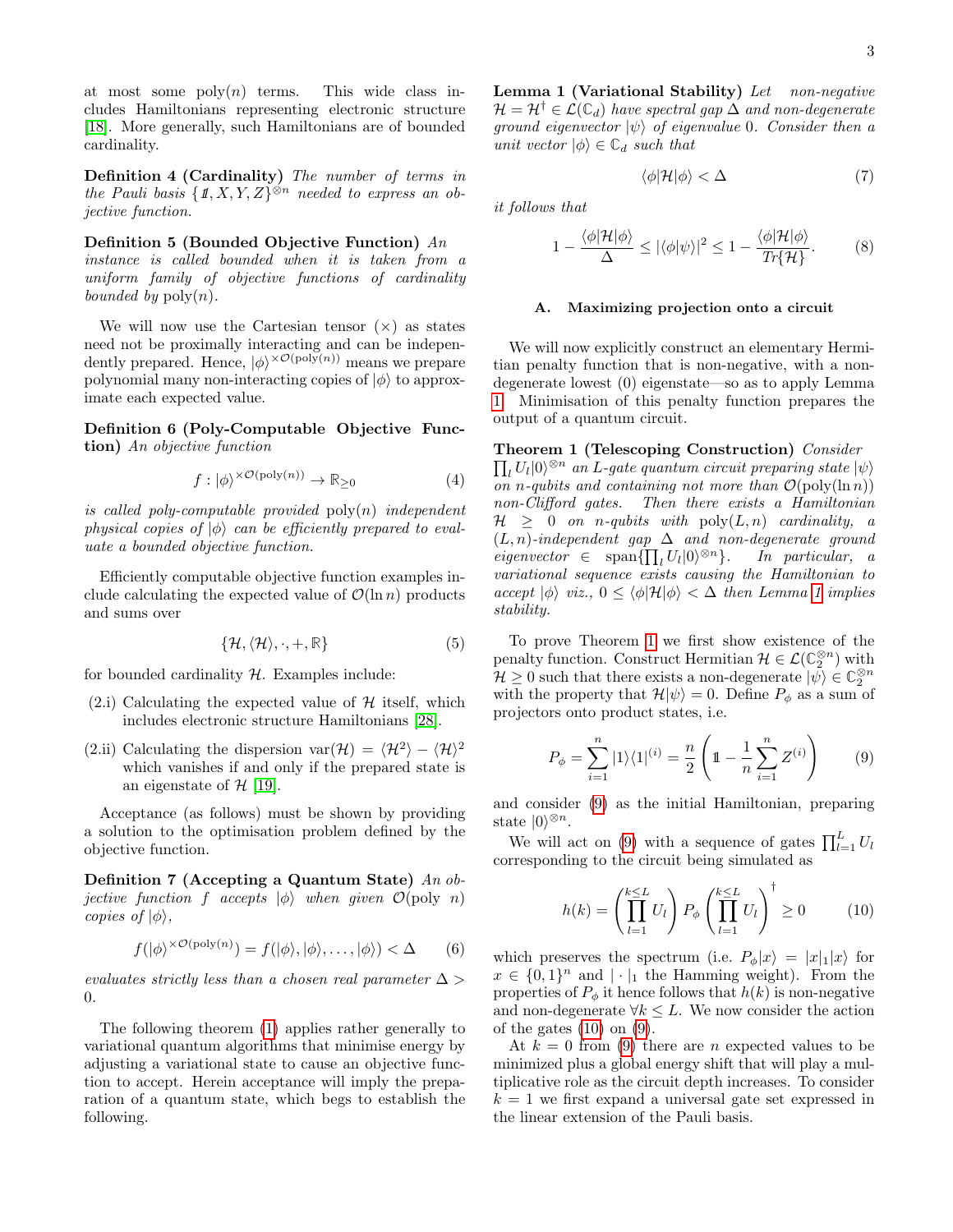Interestingly, the coefficients  $\mathcal{J}_{\alpha\beta...\gamma}^{ab...c}$  of the gates will not serve as direct input(s) to the quantum hardware; these coefficients play a direct role in the classical step where the coefficients weight the sum to be minimized. Let us then consider single qubit gates, in general form viz.,

$$
e^{-i\mathbf{a}.\boldsymbol{\sigma}\theta} = 1\cos(\theta) - i\mathbf{a}.\boldsymbol{\sigma}\sin(\theta) \tag{11}
$$

where **a** is a unit vector and  $\mathbf{a}.\boldsymbol{\sigma} = \sum_{i=1}^{3} a_i \sigma_i$ . So each single qubit gate increases the number of expected values by a factor of at most  $4^2$ . At first glance, this appears prohibitive yet there are two factors to consider. The first is the following Lemma [\(2\)](#page-3-0).

<span id="page-3-0"></span>Lemma 2 (Clifford Gate Cardinality Invariance) Let  $C$  be the set of all Clifford circuits on n qubits, and let P be the set of all elements of the Pauli group on n qubits. Let  $C \in \mathcal{C}$  and  $P \in \mathcal{P}$  then it can be shown that  $CPC^{\dagger} \in \mathcal{P}$  or in other words  $C\left(\sigma^a_{\alpha}\sigma^b_{\beta}\cdots\sigma^c_{\gamma}\right)C^{\dagger}$  =  $\sigma^{a'}_{\alpha'}\sigma^{b'}_{\beta'}\cdots\sigma^{c'}_{\gamma'}$  and so Clifford circuits act by conjugation on tensor products of Pauli operators to produce tensor products of Pauli operators.

For some U a Clifford gate, Lemma [2](#page-3-0) shows that the cardinality of [\(10\)](#page-2-3) is invariant. Non-Clifford gates increase the cardinality by factors  $\mathcal{O}(e^n)$  and so must be logarithmically bounded from above. Hence, telescopes bound the number of expected values by restricting to circuit's with  $k \sim \mathcal{O}(\text{poly}\ln n)$  non-Clifford single qubit gates. Clifford gates do however modify the locality of terms appearing in the expected values—this is i.e. prohibitive in adiabatic quantum computation yet arises here as local measurements.

A final argument supporting the utility of telescopes is that the initial state is restricted primarily by the initial Hamiltonian having only a polynomial number of nonvanishing coefficients in the Pauli basis. In practice using today's hardware—it should be possible to prepare an  $\epsilon$ -close 2-norm approximation to any product state an  $\epsilon$ -close 2-norm approximation to any product state<br>  $\bigotimes_{k=1}^{n} \cos \theta_k |0\rangle + e^{i\phi_k} \sin \theta_k |1\rangle$  which is realised by modifying the projectors in [\(9\)](#page-2-2) with a product of single qubit maps  $\bigotimes_{k=1}^{n} U_k$ . Other more complicated states would also be possible.

To finish the proof of Lemma [1,](#page-2-1) the variational sequence is given by the description of the gate sequence itself. That is,

$$
h(k)\left(\prod_{l=1}^{k\leq L} U_l\right)|x\rangle = |x|_1 \left(\prod_{l=1}^{k\leq L} U_l\right)|x\rangle \qquad (12)
$$

is minimized for x the string of zeros in  $\{0,1\}^n$ . Hence a state can be prepared causing the Hamiltonian to accept and stability applies (Lemma [1\)](#page-2-0).

To explore telescopes in practice, let us then explicitly consider the quantum algorithm for state overlap (a.k.a., swap test see e.g. [\[12\]](#page-6-21)). This algorithm has an analogous structure to phase estimation, a universal quantum primitive of error-corrected quantum algorithms.

**Example 1** We are given two d-qubit states  $|\rho\rangle$  and  $|\tau\rangle$  which will be non-degenerate and minimal eigenvalue states of some initial Hamiltonian(s) on  $n + 1$  qubits

$$
h(0)|+,\rho,\tau\rangle = 0\tag{13}
$$

corresponding to the minimization of  $\text{poly}(n/2) + 1$  expected values where the first qubit (superscript 1 below) adds one term and is measured in the X-basis. The controlled swap gate takes the form

$$
[U_{swap}]_m^1 = \frac{1}{2} \left( \mathbf{1}^1 + Z^1 \right) \otimes \mathbf{1}^m + \frac{1}{2} \left( \mathbf{1}^1 - Z^1 \right) \otimes \mathcal{S}^m \tag{14}
$$

where  $m = (i, j)$  indexes a qubit pair and the exchange operator of a pair of qubit states is  $S = 1 + \sigma \sigma$ . For the case of  $d = 1$  we arrive at the simplest (3-qubit) experimental demonstration. At the minimum  $(= 0)$ , the expected value of the first qubit being in logical zero is  $\frac{1}{2} + \frac{1}{2} |\langle \rho | \tau \rangle|^2$ . The final Hadamard gate on the control qubit is considered in the measurement step.

Telescopes provide some handle on what we can do without adding additional slack qubits yet fail to directly prove universality in their own right. The crux lies in the fact that we are only allowed some polynomial in  $\ln n$ non-Clifford gates (which opens an avenue for classical simulation, see [\[9,](#page-6-22) [10\]](#page-6-23)). Interestingly however, we considered the initial Hamiltonian in [\(9\)](#page-2-2) as a specific sum over projectors. We instead could bound the cardinality by some polynomial in  $n$ . Such a construction will now be established: requires the addition of slack qubits. The universal construction then follows.

### B. Maximizing projection onto the history state

We will now prove the following theorem [\(2\)](#page-3-1) which establishes universality of the variational model of quantum computation.

<span id="page-3-1"></span>**Theorem 2** Consider a quantum circuit of L gates on *n*-qubits producing state  $\prod_l U_l |0\rangle^{\otimes n}$ . Then there exists an objective function (Hamiltonian, H) with nondegenerate ground state, cardinality  $\mathcal{O}(L^2)$  and spectral gap  $\Delta \geq \mathcal{O}(L^{-2})$  acting on  $n + \mathcal{O}(\ln L)$  qubits such that acceptance implies efficient preparation of the state  $\prod_l U_l |0\rangle^{\otimes n}$ . Moreover, a variational sequence exists causing the objective function to accept.

To construct an objective function satisfying Theorem [2,](#page-3-1) we modify the Feynman-Kitaev clock construction [\[15,](#page-6-24) [20\]](#page-6-25). Coincidentally (and tangential to our objectives here), this construction is also used in certain definitions of the complexity class quantum-Merlin-Arthur (QMA), the quantum analog of NP, through the QMA-complete problem k-LOCAL HAMILTONIAN [\[20\]](#page-6-25).

Feynman developed a time-independent Hamiltonian that induces unitary dynamics to simulate a sequence of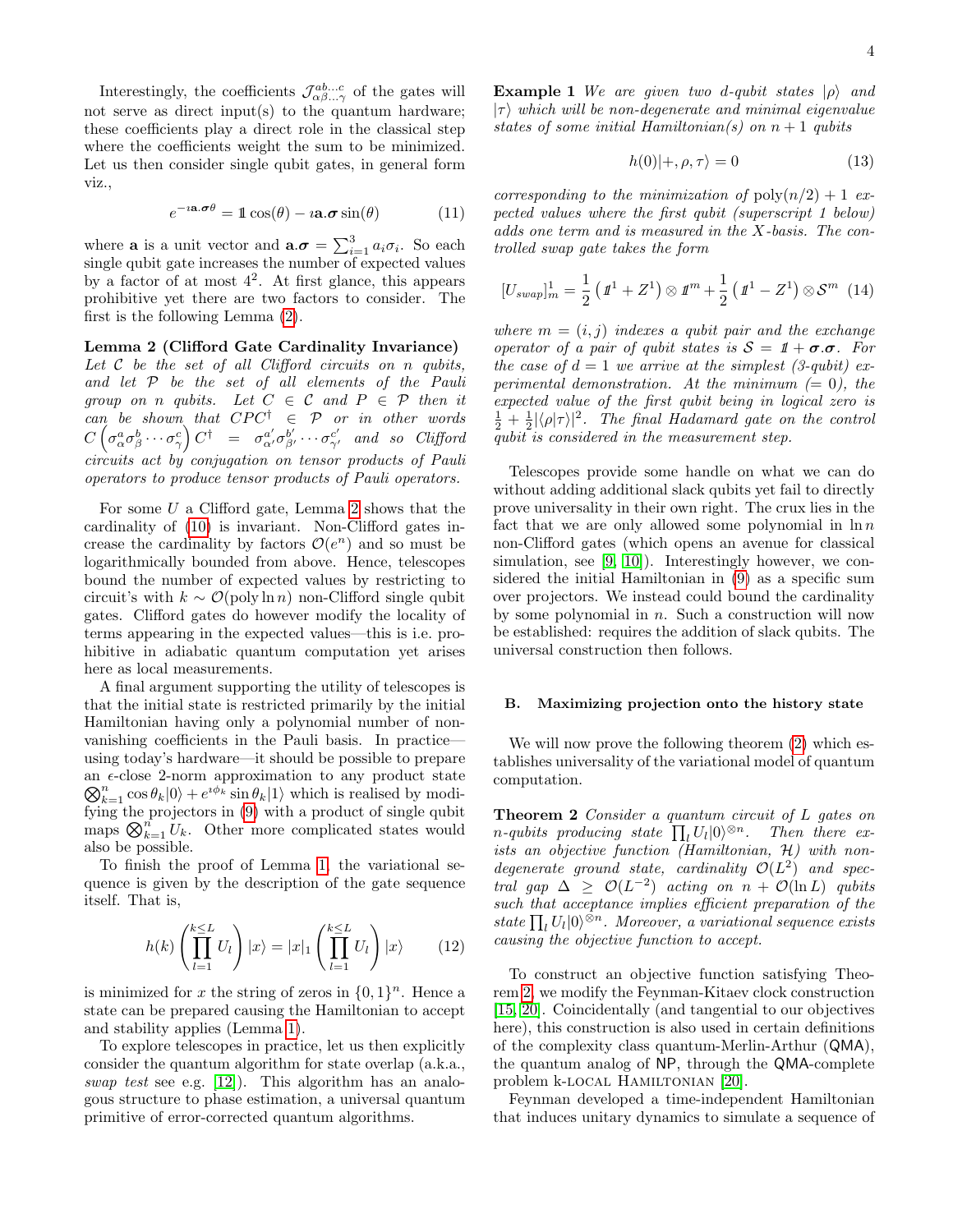<span id="page-4-0"></span>gates [\[15\]](#page-6-24). Consider Feynman's Hamiltonians:

$$
\tilde{\mathcal{H}}_t = U_t \otimes |t\rangle\langle t-1| + U_t^{\dagger} \otimes |t-1\rangle\langle t|
$$
\n
$$
\tilde{\mathcal{H}}_{\text{prop}} = \sum_{t=1}^{L} \tilde{\mathcal{H}}_t
$$
\n(15)

where the Hamiltonian [\(15\)](#page-4-0) acts on a clock register (right of  $\otimes$ ) with orthogonal clock states 0 to L and an initial state  $|\xi\rangle$  (left). Observation of the clock in state  $|L\rangle$  after some time  $s = s_*$  produces

$$
1 \otimes \langle L|e^{-i \cdot s \cdot \mathcal{H}_{\text{prop}}}|\xi\rangle \otimes |0\rangle = U_L \cdots U_1|\xi\rangle. \tag{16}
$$

The Hamiltonian  $\mathcal{H}_{\text{prop}}$  in [\(15\)](#page-4-0) can be modified as [\(17\)](#page-4-1) so as to have the history state [\(18\)](#page-4-2) as its ground state

$$
-U_t \otimes |t\rangle\langle t-1| - U_t^{\dagger} \otimes |t-1\rangle\langle t| + |t\rangle\langle t| + |t-1\rangle\langle t-1|
$$
  
= 2 \cdot \mathcal{H}\_t \ge 0 (17)

where  $\mathcal{H}_t$  is a projector. Then  $\mathcal{H}_{\text{prop}} = \sum_{t=1}^L \mathcal{H}_t$  has the history state

<span id="page-4-2"></span>
$$
|\psi_{\text{hist}}\rangle = \frac{1}{\sqrt{L+1}} \sum_{t=0}^{L} U_t \cdots U_1 |\xi\rangle \otimes |t\rangle \qquad (18)
$$

as its ground state as for any input state  $|\xi\rangle$  where  $0 =$  $\langle \psi_{\text{hist}}|\mathcal{H}_{\text{prop}}|\psi_{\text{hist}}\rangle$ . This forms the building blocks of our objective function. We will hence establish Theorem [2](#page-3-1) by a series of lemma. We let  $P_0 \stackrel{\text{def}}{=} |0\rangle\langle 0|$ .

<span id="page-4-6"></span>Lemma 3 (Degeneracy Lifting) Adding the tensor product of a projector on the first clock qubit with a telescope

$$
\mathcal{H}_{in} = V\left(\sum_{i=1}^{n} P_1^{(i)}\right) V^{\dagger} \otimes P_0 \tag{19}
$$

lifts the degeneracy of the ground space of  $\mathcal{H}_{prop}$  and the history state with fixed input as

$$
\frac{1}{\sqrt{L+1}}\sum_{t=0}^{L}\prod_{l=1}^{t}U_{l}(V|0\rangle^{\otimes n})\otimes|t\rangle \qquad (20)
$$

is the non-degenerate ground state of  $J \cdot \mathcal{H}_{in} + K \cdot \mathcal{H}_{prop}$ for real  $J, K > 0$ .

<span id="page-4-7"></span>Lemma 4 (Gap Existence) For appropriate nonnegative J and K, the operator  $J \cdot \mathcal{H}_{in} + K \cdot \mathcal{H}_{prop}$  is gapped with a non-degenerate ground state and hence, Lemma [1](#page-2-0) applies with

$$
\Delta \ge \max\{J, \frac{K\pi^2}{2(L+1)^2}\}.
$$
\n(21)

<span id="page-4-8"></span><span id="page-4-3"></span>Lemma 5 (Logspace Embedding  $\mathcal{H}_{\text{prop}}$ ) The clock space of  $\mathcal{H}_{prop}$  embeds into  $\mathcal{O}(\ln L)$  slack qubits, leaving the ground space of  $J \cdot \mathcal{H}_{in} + K \cdot \mathcal{H}_{prop}$  and the gap invariant.

Lemma 6 (Existence and Acceptance) The objective function  $J \cdot \mathcal{H}_{in} + K \cdot \mathcal{H}_{prop}$  satisfies Theorem [2.](#page-3-1) The gate sequence  $\prod_l U_l |0\rangle^{\otimes n}$  is accepted by the objective function from Lemma [6](#page-4-3) thereby satisfying Theorem [2.](#page-3-1)

We will add  $K$  identity gates to boost the probability of the desired circuit output state  $|\phi\rangle = \Pi_{l=1}^L U_l |0\rangle^{\otimes n}$ . From Lemma [1,](#page-2-0) we have that

<span id="page-4-4"></span>
$$
1 - \frac{\langle \phi | \mathcal{H} | \phi \rangle}{\Delta} \le |\langle \phi | \psi_{\text{hist}} \rangle|^2 = \frac{1}{1 + \frac{L+1}{K}} \tag{22}
$$

whenever  $\langle \phi | \mathcal{H} | \phi \rangle < \max\{J, \frac{K\pi^2}{2(L+1)^2}\}.$  For large enough  $K > L$ , the right hand side of [\(22\)](#page-4-4) approaches unity, satisfying the theorem.

<span id="page-4-1"></span>Finally are faced with considering self-inverse gates. Such gates (U) have a spectrum  $Spec(U) \subseteq {\pm 1}$ , are bijective to idempotent projectors  $(P^2 = P = P^{\dagger}),$ viz.  $U = 1 - 2P$  and if V is a self-inverse quantum gate, so is the unitary conjugate  $\tilde{V} = G V G^{\dagger}$  under arbitrary G. Shi showed that a set comprising the controlled not gate (a.k.a. Feynman gate) plus any one-qubit gate whose square does not preserve the computational basis is universal [\[30\]](#page-6-14). Consider Hermitian

$$
R(\theta) = X \cdot \sin(\theta) + Z \cdot \cos(\theta), \tag{23}
$$

then

<span id="page-4-5"></span>
$$
e^{i\theta Y} = R(\pi/2) \cdot R(\theta). \tag{24}
$$

Hence, a unitary  $Y$  rotation is recovered by a product of two Hermitian operators. A unitary X rotation is likewise recovered by the composition [\(24\)](#page-4-5) when considering Hermitian  $Y \cdot \sin(\theta) - Z \cdot \cos(\theta)$ . The universality of self-inverse gates is then established, with constant overhead. Hence and to conclude, the method introduces not more than  $\mathcal{O}(L^2)$  expected values while requiring not more than  $\mathcal{O}(\ln L)$  slack qubits, for an L gate quantum circuit.

# C. Ansatz states and a combinatorial quantum circuit area law

Our construction of universal variational quantum computation has not considered whether a restricted form of ansatz is capable of universal quantum computation at some arbitrary depth as Lloyd [\[22\]](#page-6-15) and others [\[27\]](#page-6-16) have. Instead, the objective function to be minimised is defined in terms of the unitary gates arising in the target circuit to be simulated. What ansatz states are then required to simulate a given target circuit?

This question appears to be difficult and not much is currently known. In the case of QAOA it was recently shown by myself and coauthors that the ability of an ansatz to approximate the ground state energy of a satisfiability instance worsens with increasing problem density (the ratio of constraints to variables) [\[2\]](#page-5-1). These related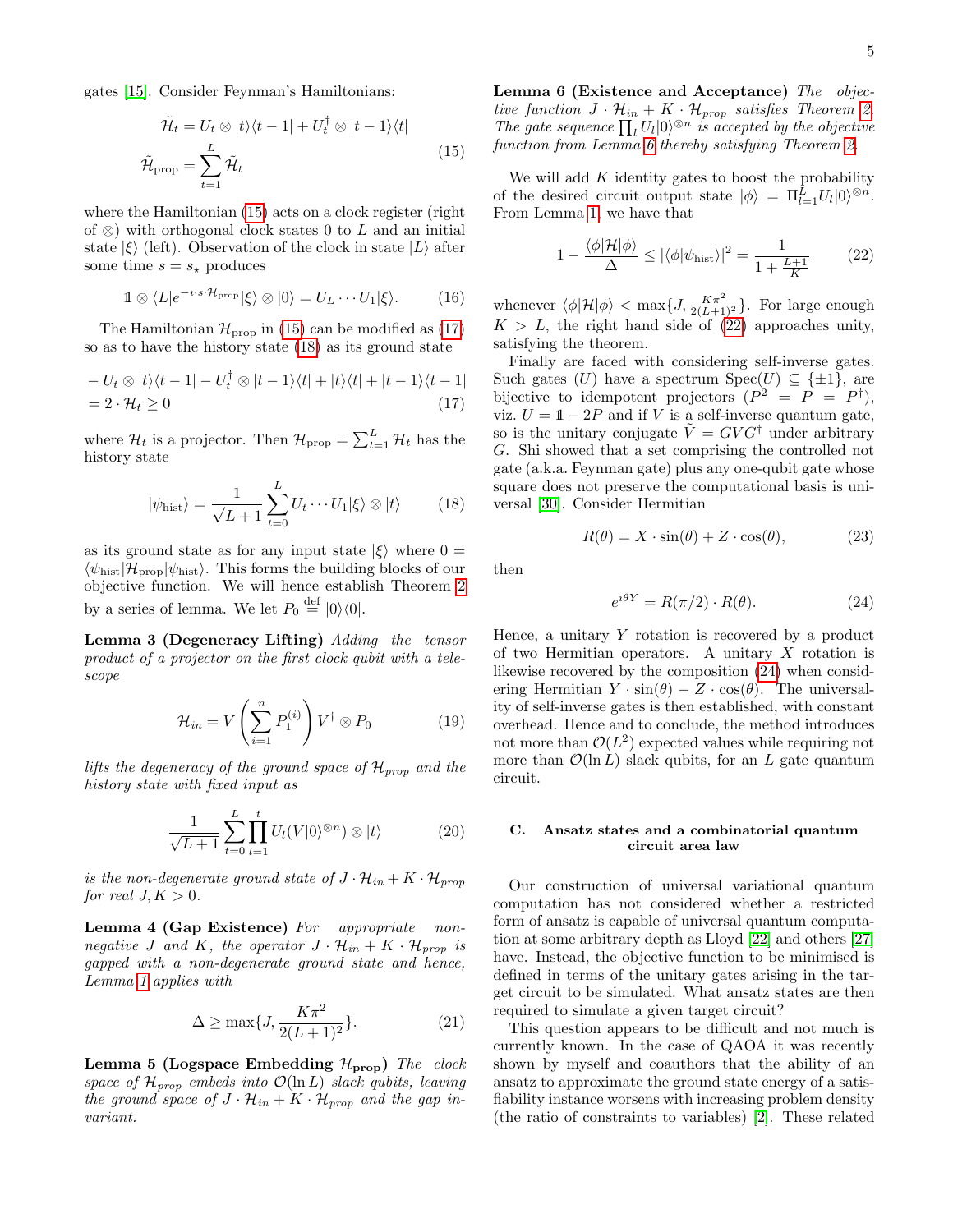results however do not imediately apply to our interests here.

Towards our goals, we show that reasonable depth circuits might saturate bipartite entanglement—the depth of these circuits scales with the number of qubits and also depends on the interaction geometry present in a given quantum processor. Consider the following.

An ebit is a unit of entanglement contained in a maximally entangled two-qubit (Bell) state. A quantum state with  $q$  ebits of entanglement (quantified by any entanglement measure) contains the same amount of entanglement (in that measure) as  $q$  Bell states.

**Lemma 7** Let c be the depth of 2-qubit controlled rotation gates in the n-qubit hardware-efficient ansatz. Then the maximum possible number of ebits across any bipartition is

$$
E_b = \min\{\lfloor n/2 \rfloor, c\}
$$

In a low-depth circuit, the underlying geometry of the processor heavily dictates c above. For example, for a line of qubits and for a ring, the minimal  $c$  required to possibly maximise  $E_b$  is  $\sim n/2$  and  $\sim n/4$  respectfully. However, in the case of a grid, the minimal depth scales as  $\sim \sqrt{2/2}$ .

Hence, if we wish to simulate a quantum algorithm described by a low-depth circuit, having access to a grid architecture could provide an intrinsic advantage. Specifically, our combinatorial quantum circuit area law establishes that an objective circuit generating  $k < \lfloor n/2 \rfloor$  ebits across every bipartition, must be simulated by an ansatz of at least minimal required circuit depth  $\sim \sqrt{k}$  on a grid.

While this does establish a preliminary relationship, the general case remains unclear at the time of writing. For example, given a quantum circuit with application time  $t^*$  which outputs  $|\psi\rangle$ , what is the minimal  $t(\epsilon) \leq$  $t^*$  for a control sequence to provide an  $\epsilon$  close 2-norm approximation to  $|\psi\rangle$ ?

### II. DISCUSSION

We have established that variational quantum computation admits a universal model. The gate sequence being simulated serves as an upper-bound showing that a control sequence exists to minimize the expected values. Expected values are then the fleeting resource of the variational model.

Although error correction is assumed in our universality proofs, the techniques we develop should augment possibilities in the NISQ setting, particularly with the advent of error suppression techniques [\[21,](#page-6-26) [25\]](#page-6-27). Importantly, variational quantum computation forms a universal model in its own right and is not (in principle) limited in application scope.

An interesting feature of variational quantum computation is how many-body Hamiltonian terms are realized as part of the measurement process. This is in contrast with leading alternative models of universal quantum computation.

In the gate model, many-body interactions must be simulated by sequences of two-body gates. The adiabatic model applies perturbative gadgets to approximate many-body interactions with two-body interactions [\[1,](#page-5-0) [7\]](#page-6-28). The variational model simulates many body interactions by local measurements. Moreover the coefficients weighting many-body terms need not be implemented by the quantum hardware directly; this weight is compensated for in the classical process. Finally, as many quantum states can cause a considered objective function to accept, the presented model is therefore partially agnostic to how states are prepared.

Variational counter parts to an increasing number of celebrated quantum algorithms have been recently developed, including the solution to linear [\[8\]](#page-6-29) (and nonlinear [\[24\]](#page-6-30)) systems. Indeed, computational universality implies that such variational incarnations generally exist. Yet the present results certainly don't rule out significant overhead reductions of task tailored variaitonal quantum algorithms.

#### ACKNOWLEDGMENTS

The author acknowledges support from the project, Leading Research Center on Quantum Computing (Agreement No.  $0.014/20$ ). *Competing interests*. The author declare no competing interests. Data and code availability. The data that supports the findings of this study are available within the article.

#### Methods

Data Availability. No data sets were generated.

Materials supporting the conclusions drawn in this study are available in the supplementary information.

<span id="page-5-0"></span><sup>[1]</sup> D. Aharonov, W. van Dam, J. Kempe, Z. Landau, S. Lloyd, and O. Regev. Adiabatic quantum computation is equivalent to standard quantum computation. In 45th Annual IEEE Symposium on Foundations of Computer Science, pages 42-51, 2004.

<span id="page-5-1"></span><sup>[2]</sup> V. Akshay, H. Philathong, M. E. S. Morales, and J. Biamonte. Reachability deficits in quantum approximate optimization.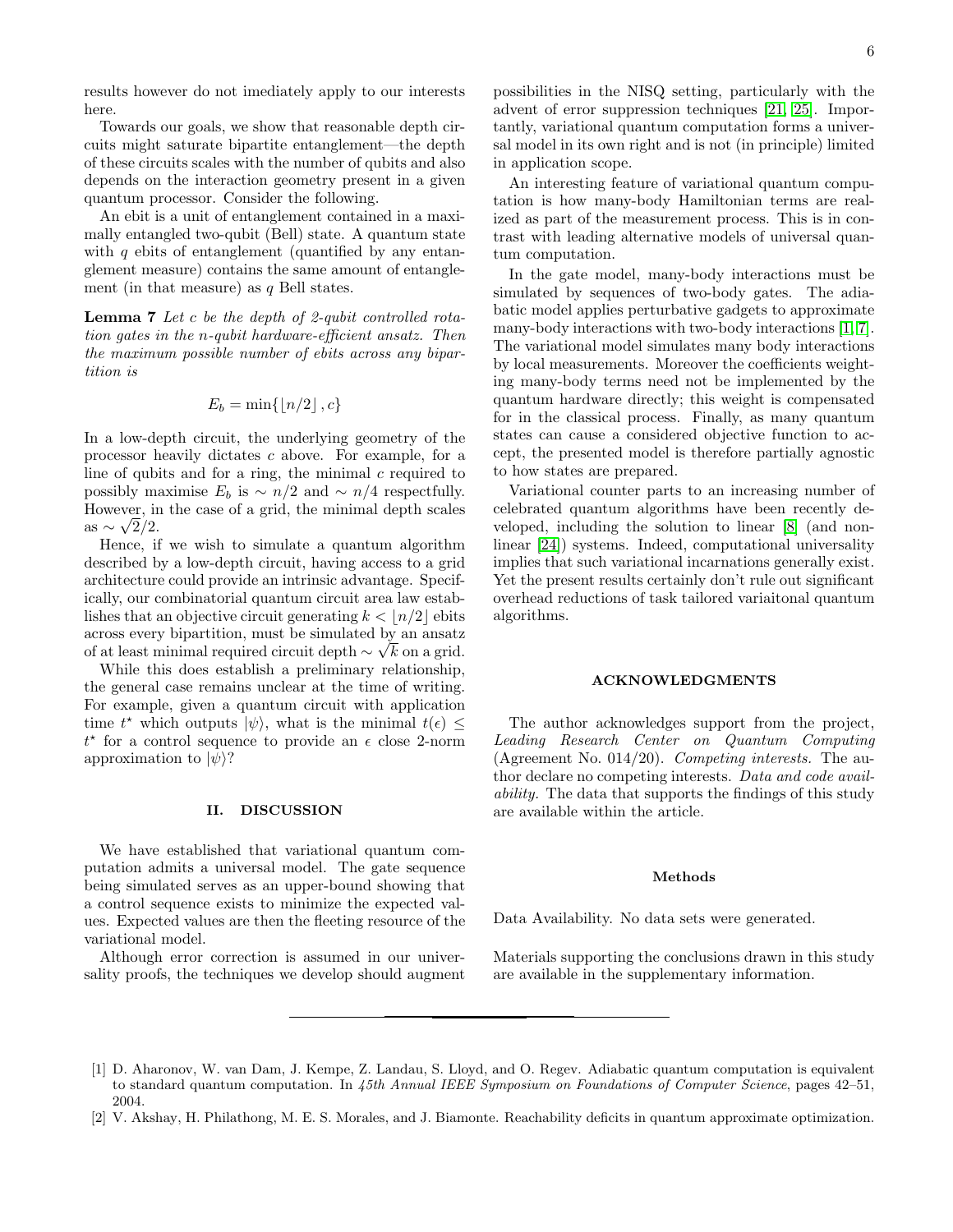Physical Review Letters, 124(9), Mar 2020.

- <span id="page-6-3"></span>[3] Marcello Benedetti, Erika Lloyd, Stefan Sack, and Mattia Fiorentini. Parameterized quantum circuits as machine learning models. Quantum Science and Technology, 4(4):043001, Nov 2019.
- <span id="page-6-12"></span>[4] Simon C. Benjamin and Sougato Bose. Quantum computing with an always-on heisenberg interaction. Phys. Rev. Lett., 90:247901, Jun 2003.
- <span id="page-6-13"></span>[5] Simon C. Benjamin and Sougato Bose. Quantum computing in arrays coupled by "always-on" interactions. Phys. Rev. A, 70:032314, Sep 2004.
- <span id="page-6-6"></span>[6] J. Biamonte, P. Wittek, N. Pancotti, P. Rebentrost, N. Wiebe, and S. Lloyd. Quantum machine learning. Nature, 549:195–202, September 2017.
- <span id="page-6-28"></span>[7] Jacob D. Biamonte and Peter J. Love. Realizable Hamiltonians for universal adiabatic quantum computers. Physical Review A, 78:012352, July 2008.
- <span id="page-6-29"></span>[8] Carlos Bravo-Prieto, Ryan LaRose, M. Cerezo, Yigit Subasi, Lukasz Cincio, and Patrick J. Coles. Variational quantum linear solver, 2020.
- <span id="page-6-22"></span>[9] Sergey Bravyi, Dan Browne, Padraic Calpin, Earl Campbell, David Gosset, and Mark Howard. Simulation of quantum circuits by low-rank stabilizer decompositions. Quantum, 3:181, Sep 2019.
- <span id="page-6-23"></span>[10] Sergey Bravyi and David Gosset. Improved classical simulation of quantum circuits dominated by clifford gates. Physical Review Letters, 116(25), Jun 2016.
- <span id="page-6-8"></span>[11] Andrew M. Childs. Universal computation by quantum walk. Phys. Rev. Lett., 102:180501, May 2009.
- <span id="page-6-21"></span>[12] Lukasz Cincio, Yiğit Subaşı, Andrew T. Sornborger, and Patrick J. Coles. Learning the quantum algorithm for state overlap. New Journal of Physics, 20:113022, November 2018.
- <span id="page-6-11"></span>[13] D. Deutsch. Quantum theory, the Church-Turing principle and the universal quantum computer. Proceedings of the Royal Society of London Series A, 400(1818):97–117, Jul 1985.
- <span id="page-6-0"></span>[14] Edward Farhi, Jeffrey Goldstone, and Sam Gutmann. A Quantum Approximate Optimization Algorithm. arXiv e-prints, page arXiv:1411.4028, November 2014.
- <span id="page-6-24"></span>[15] Richard P. Feynman. Quantum mechanical computers. Optics News, 11(2):11–20, Feb 1985.
- <span id="page-6-4"></span>[16] Stuart Hadfield, Zhihui Wang, Bryan O'Gorman, Eleanor Rieffel, Davide Venturelli, and Rupak Biswas. From the quantum approximate optimization algorithm to a quantum alternating operator ansatz. Algorithms, 12(2):34, Feb 2019.
- <span id="page-6-17"></span>[17] Wassily Hoeffding. Probability inequalities for sums of bounded random variables. Journal of the American Statistical Association, 58(301):13–30, 1963.
- <span id="page-6-18"></span>[18] Abhinav Kandala, Antonio Mezzacapo, Kristan Temme, Maika Takita, Markus Brink, Jerry M. Chow, and Jay M. Gambetta. Hardware-efficient variational quantum eigensolver for small molecules and quantum magnets. Nature (London), 549:242–246, September 2017.
- <span id="page-6-20"></span>[19] Andrey Kardashin, Alexey Uvarov, Dmitry Yudin, and Jacob Biamonte. Certified variational quantum algorithms for eigenstate preparation. Physical Review A, 102(5), November 2020.
- <span id="page-6-25"></span>[20] A. Yu. Kitaev, A. H. Shen, and M. N. Vyalyi. Classical and Quantum Computation. American Mathematical Society, Boston, MA, USA, 2002.
- <span id="page-6-26"></span>[21] Ying Li and Simon C. Benjamin. Efficient variational quantum simulator incorporating active error minimization. Phys. Rev. X, 7:021050, Jun 2017.
- <span id="page-6-15"></span>[22] Seth Lloyd. Quantum approximate optimization is computationally universal. arXiv e-prints, page arXiv:1812.11075, December 2018.
- <span id="page-6-9"></span>[23] Neil B. Lovett, Sally Cooper, Matthew Everitt, Matthew Trevers, and Viv Kendon. Universal quantum computation using the discrete-time quantum walk. Physical Review A, 81(4), Apr 2010.
- <span id="page-6-30"></span>[24] Michael Lubasch, Jaewoo Joo, Pierre Moinier, Martin Kiffner, and Dieter Jaksch. Variational quantum algorithms for nonlinear problems. Phys. Rev. A, 101:010301, Jan 2020.
- <span id="page-6-27"></span>[25] Jarrod R. McClean, Jonathan Romero, Ryan Babbush, and Alán Aspuru-Guzik. The theory of variational hybrid quantumclassical algorithms. New Journal of Physics, 18:023023, February 2016.
- <span id="page-6-5"></span>[26] Nikolaj Moll, Panagiotis Barkoutsos, Lev S Bishop, Jerry M Chow, Andrew Cross, Daniel J Egger, Stefan Filipp, Andreas Fuhrer, Jay M Gambetta, Marc Ganzhorn, and et al. Quantum optimization using variational algorithms on near-term quantum devices. Quantum Science and Technology, 3(3):030503, Jun 2018.
- <span id="page-6-16"></span>[27] M. E. S. Morales, J. D. Biamonte, and Z. Zimborás. On the universality of the quantum approximate optimization algorithm. Quantum Information Processing, 19(9), August 2020.
- <span id="page-6-1"></span>[28] A. Peruzzo, J. McClean, P. Shadbolt, M.-H. Yung, X.-Q. Zhou, P. J. Love, A. Aspuru-Guzik, and J. L. O'Brien. A variational eigenvalue solver on a photonic quantum processor. Nature Communications, 5:4213, July 2014.
- <span id="page-6-2"></span>[29] John Preskill. Quantum Computing in the NISQ era and beyond. arXiv e-prints, page arXiv:1801.00862, Jan 2018.
- <span id="page-6-14"></span>[30] Yaoyun Shi. Both toffoli and controlled-not need little help to do universal quantum computing. Quantum Info. Comput., 3(1):84–92, January 2003.
- <span id="page-6-19"></span>[31] A. V. Uvarov, A. S. Kardashin, and J. D. Biamonte. Machine learning phase transitions with a quantum processor. Phys. Rev. A, 102(1):012415, July 2020.
- <span id="page-6-10"></span>[32] Maarten Van den Nest, Akimasa Miyake, Wolfgang Dür, and Hans J. Briegel. Universal resources for measurement-based quantum computation. Phys. Rev. Lett., 97:150504, Oct 2006.
- <span id="page-6-7"></span>[33] Guillaume Verdon, Michael Broughton, and Jacob Biamonte. A quantum algorithm to train neural networks using lowdepth circuits. arXiv e-prints, page arXiv:1712.05304, December 2017.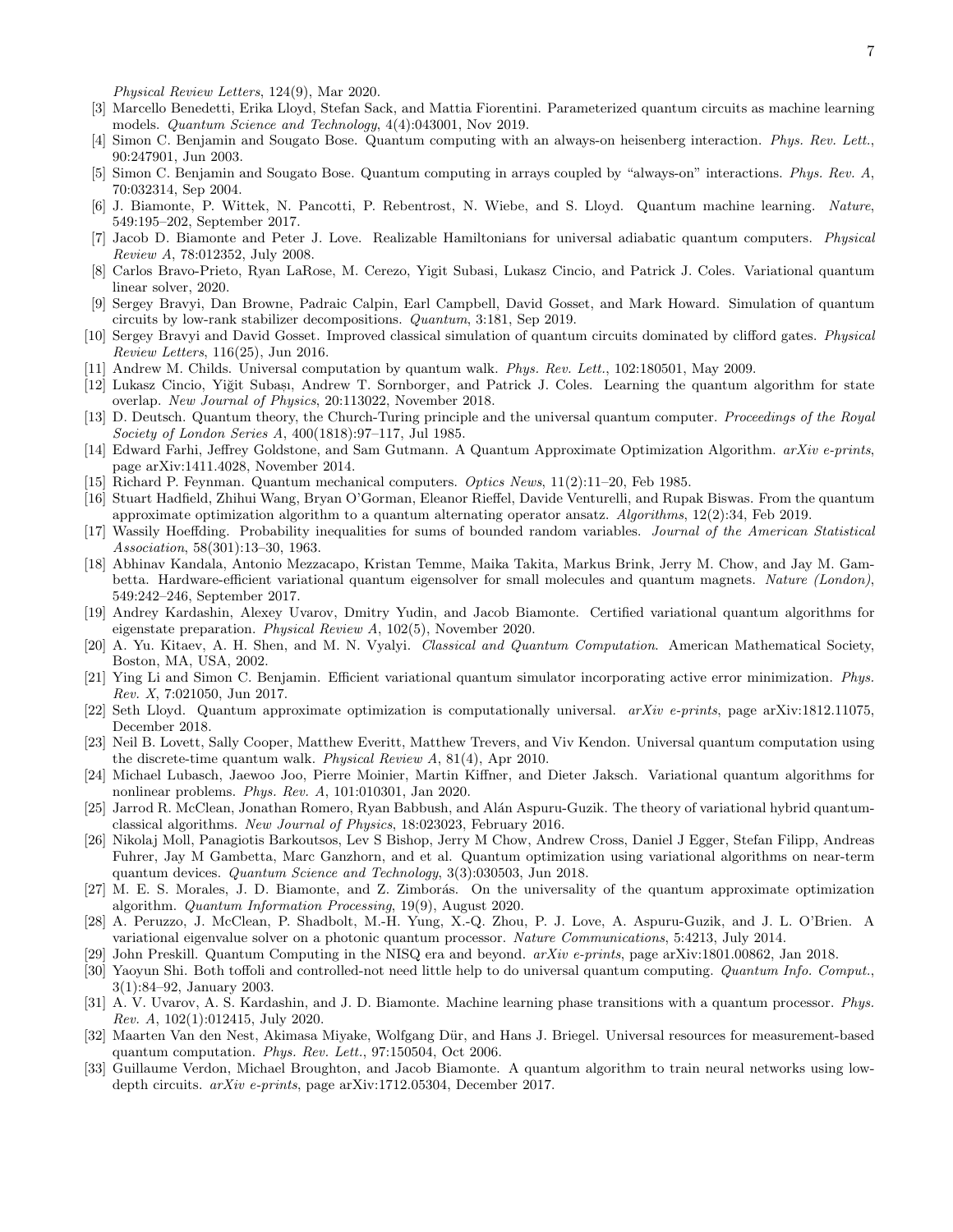# Supplementary Materials

**Proof 1 (Lemma [1\)](#page-2-0)** Let  $\{|\psi_x\rangle\}_{x=0}^{d-1}$  be the eigenbasis of H. The integer variable x monotonically orders this basis by corresponding eigenvalue  $(\lambda_0 = 0 \le \lambda_1 = \Delta \le \dots)$ . Consider  $|\phi\rangle = \sum c_x |\psi_x\rangle$  and  $P(x) = |c_x|^2$  with  $c_x = \langle \psi_x | \phi \rangle$ . Then

$$
\langle \phi | \mathcal{H} | \phi \rangle = \sum P(x) \lambda(x) = \sum_{\neg 0} P(x) \lambda(x) \tag{25}
$$

Consider  $1 = \langle \phi | \phi \rangle = \sum P(x) = P(0) + \sum_{\neg 0} P(x)$ . So  $1 - P(0) \ge P(x) \quad \forall x \neq 0$ . Hence

$$
\sum_{\neg 0} P(x)\lambda(x) \le (1 - P(0)) \sum_{\neg 0} \lambda(x) \tag{26}
$$

From  $\lambda(0) = 0$  we have that

$$
(1 - P(0)) \sum \lambda(x) = (1 - P(0)) \cdot Tr{\mathcal{H}} = (1 - |\langle \psi_0 | \phi \rangle|^2) \cdot Tr{\mathcal{H}}
$$
\n(27)

from which the upper bound follows.

For the lower bound, starting from the assumption  $\langle \phi | \mathcal{H} | \phi \rangle < \Delta$  we consider a function of the integers  $\lambda(x) \cdot \Delta = \lambda(x)$  $\forall x > 0$ . Then

$$
\langle \phi | \mathcal{H} | \phi \rangle = \sum P(x) \lambda(x) = \sum_{0} P(x) \lambda(x) = \Delta \cdot \sum_{0} P(x) \tilde{\lambda}(x) \tag{28}
$$

hence  $\sum_{\neg 0} P(x)\tilde{\lambda}(x) < 1$  as  $\tilde{\lambda}(x) \geq 1$ ,  $\forall x \geq 0$ . We then have that

$$
\sum_{\neg 0} P(x) \le \sum_{\neg 0} P(x)\tilde{\lambda}(x) < 1 \tag{29}
$$

and so  $1 - \sum_{n=0}^{\infty} P(x)\tilde{\lambda}(x) \geq 0$ . Hence,

$$
1 = \langle \phi | \phi \rangle = P(0) + \sum_{\neg 0} P(x) \le P(0) + \sum_{\neg 0} P(x) \tilde{\lambda}(x) \tag{30}
$$

We establish that

$$
1 \le P(0) + \sum_{\neg 0} \frac{P(x)\lambda(x)}{\Delta} = |\langle \psi_0 | \phi \rangle|^2 + \frac{\langle \phi | \mathcal{H} | \phi \rangle}{\Delta} \tag{31}
$$

which leads directly to the desired lower bound.

**Proof 2 (Lemma [3\)](#page-4-6)** The lowest energy subspace of  $\mathcal{H}_{prop}$  is spanned by  $|\psi_{hist}\rangle$  which has degeneracy given by freedom in choosing any input state  $|\xi\rangle$ . To fix the input, consider a tensor product with a telescope

$$
\mathcal{H}_{in} = V\left(\sum_{i=1}^{n} P_1^{(i)}\right) V^{\dagger} \otimes P_0 \tag{32}
$$

for  $P_1 = |1\rangle\langle 1| = 1 - P_0$  acting on the qubit labeled in the subscript (i) on the right hand side and on the clock space (left). It is readily seen that  $\mathcal{H}_{in}$  has unit gap and

$$
\ker\{\mathcal{H}_{in}\} = \text{span}\{|\zeta\rangle \otimes |c\rangle, V|0\rangle^{\otimes n} \otimes |0\rangle|0 < c \in \mathbb{N}_+ \leq L, |\zeta\rangle \in \mathbb{C}_2^{\otimes n}\}\tag{33}
$$

Now for positive J, K

$$
\arg\min\{J \cdot \mathcal{H}_{in} + K \cdot \mathcal{H}_{prop}\} \propto \frac{1}{\sqrt{L+1}} \sum_{t=0}^{L} \prod_{l=1}^{t} U_l(V|0\rangle^{\otimes n}) \otimes |t\rangle \tag{34}
$$

 $\blacksquare$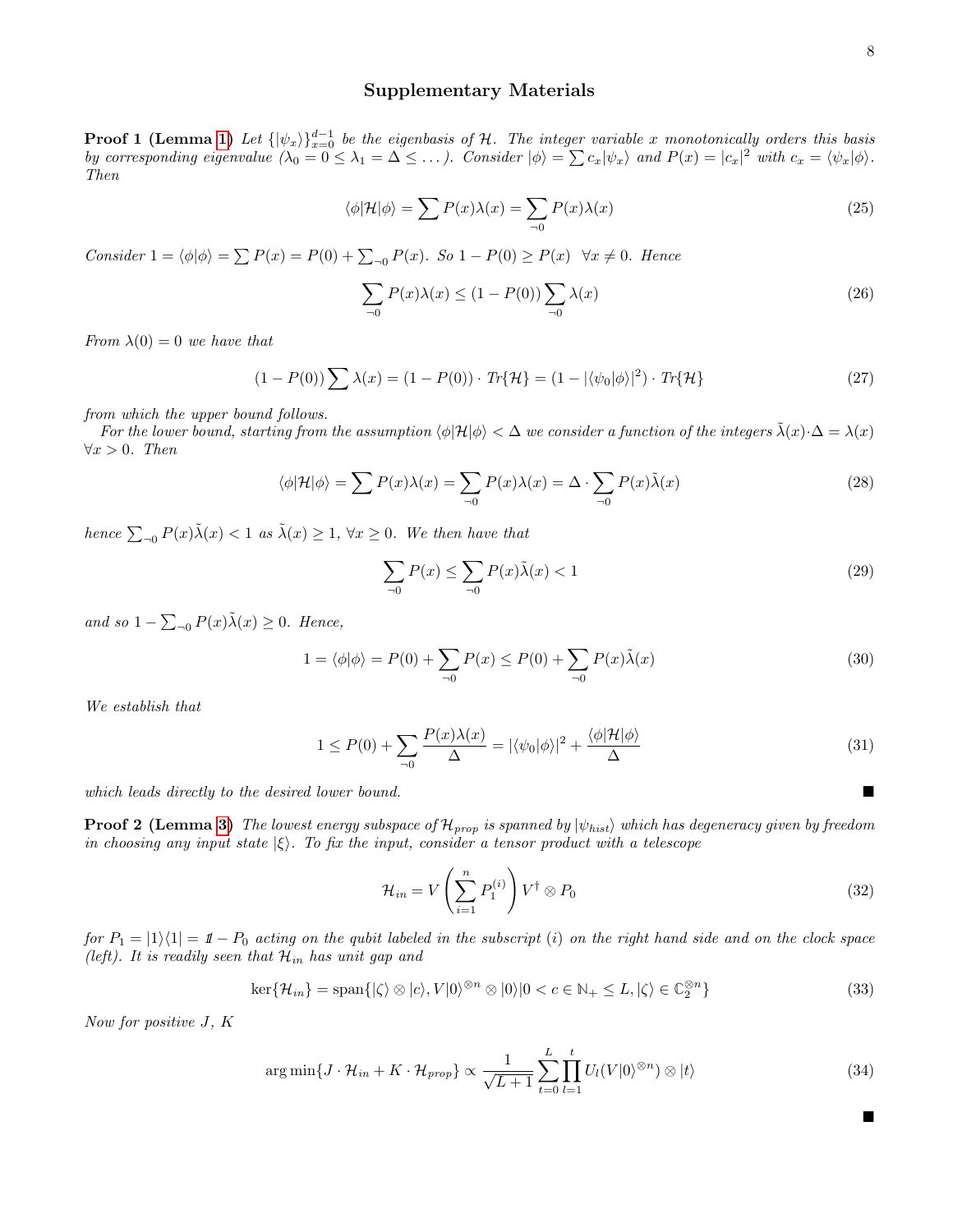$\blacksquare$ 

**Proof 3 (Lemma [4\)](#page-4-7)**  $\mathcal{H}_{prop}$  is diagonalized by the following unitary transform

$$
W = \sum_{t=0}^{L} U_t \cdots U_1 \otimes |t\rangle\langle t| \tag{35}
$$

then  $WH_{prop}W^{\dagger}$  acts as identity on the register space (left) and induces a quantum walk on a 1D line on the clock space (right). Hence the eigenvalues are known to be  $\lambda_k = 1 - \cos\left(\frac{\pi k}{1+L}\right)$  for integer  $0 \le k \le L$ . From the standard inequality,  $1 - \cos(x) \leq x^2/2$ , we find that  $\mathcal{H}_{prop}$  has a gap lower bounded as

$$
\lambda_0 = 0 \le \frac{\pi^2}{2(L+1)^2} \le \lambda_1
$$
\n(36)

From Weyl's inequalities, it follow that  $J \cdot \mathcal{H}_{in} + K \cdot \mathcal{H}_{prop}$  is gapped as

$$
\lambda_0 = 0 < \max\{\lambda_1(J \cdot \mathcal{H}_{in}), \lambda_1(K \cdot \mathcal{H}_{prop})\}\tag{37}
$$

$$
\leq \lambda_1 (J \cdot \mathcal{H}_{in} + K \cdot \mathcal{H}_{prop}) \tag{38}
$$

$$
\leq \min\{\lambda_{n-1}(J \cdot \mathcal{H}_{in}), \lambda_{n-1}(K \cdot \mathcal{H}_{prop})\}\tag{39}
$$

with a non-degenerate ground state and hence, Lemma [1](#page-2-0) applies with

$$
\Delta \ge \max\{J, \frac{K\pi^2}{2(L+1)^2}\}\tag{40}
$$

**Proof 4 (Lemma [5\)](#page-4-8)** An L-gate circuit requires at most  $k = \lfloor \ln_2 L \rfloor$  clock qubits. Consider a projector P onto the orthogonal compliment of a basis state given by bit string  $\mathbf{x} = x_1 x_2 \dots x_k$ . Then

<span id="page-8-0"></span>
$$
P_{\mathbf{x}} = |\bar{\mathbf{x}}\rangle\langle\bar{\mathbf{x}}| = \bigotimes_{i=1}^{\lceil \ln_2 L \rceil} \frac{1}{2} \left( \mathbf{1} + (-1)^{x_i} Z_i \right) \tag{41}
$$

where  $\bar{\mathbf{x}}$  is the bitwise logical compliment of  $\mathbf{x}$ .

**Proof 5 (Lemma [6\)](#page-4-3)** Sketch. This term [\(41\)](#page-8-0) contributes L terms and hence so does each of the four terms in  $\mathcal{H}_t$ from [\(17\)](#page-4-1). Hence, the entire sum contributes  $3 \cdot L^2$  expected values, where we assume  $U = U^{\dagger}$  and that L is upper bounded by some family of circuits requiring  $\mathcal{O}(\text{poly } n)$  gates. The input penalty  $\mathcal{H}_{in}$  contributes n terms and for an L-gate circuit on n-qubits we arrive at a total of  $\mathcal{O}(\text{poly } L^2)$  expected values and  $\mathcal{O}(\lceil \ln_2 L \rceil)$  slack qubits. Adding identity gates to the circuit can boost output probabilities, causing the objective function to accept for a state prepared by the given quantum circuit.

# THE HARDWARE EFFICIENT ANSATZ SATISFIES A COMBINATORIAL QUANTUM CIRCUIT AREA LAW

Here we will consider some properties of the quantum states that are accessible in NISQ era quantum information processing. Here we provide a bound for the minimal depth circuit (generated from the so called, hardware efficient Ansatz as used in recent experiments [\[18\]](#page-6-18)) to possibly saturate bipartite entanglement on any bipartition. Understanding the computational power of these circuits represents a central open question in the field of quantum computation today. This appendix seeks to quantify contemporary capacities. We are currently not able to express the success probability as a function of the circuit depth required for an objective function to accept.

Definition 8 (Interaction graph) Consider the Hamiltonian

$$
\mathcal{H} = \sum_{ij} J_{ij} A_i A_j + \sum_i b_i B_i + \sum_i c_i C_i
$$

The support matrix S of  $J_{ij}$  is defined to have the entries

$$
S_{ij} = [J_{ij}]^0
$$

and is called the interaction graph of  $H-a$  symmetric adjacency matrix.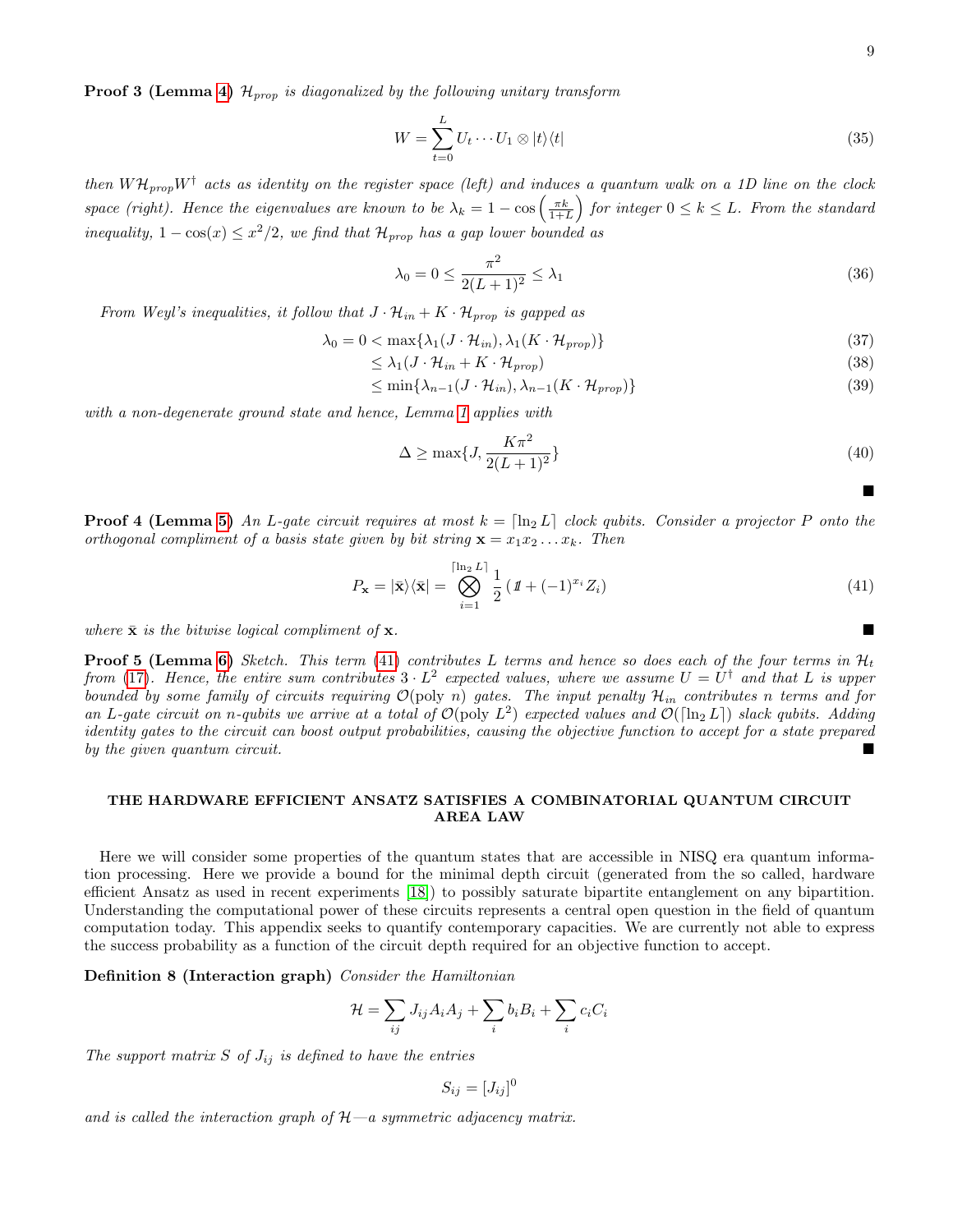Remark 1 The interaction graph induces a space-time quantum circuit defined by a tiling on the multiplex from S.

Definition 9 A Tiling is a gate sequence acting on a multiplex network induced by S.

Remark 2 An active edge (node) will specify if neighboring edges (nodes) can be active. As a general rule, noncommuting terms must be active on different layers.

- 1. Qubits connect network layers by time propagation.
- 2. Nodes of S in each layer can be acted on by local gates.
- 3. Edges of S in each layer can be acted on by two-qubit gates.

As an example, consider the following multiplex network depicted in Fig. [1.](#page-10-0)

In the bottom layer a sequence of red edges correspond to the application of two-body gates. In the next layer, the red (active) notes correspond to local rotation gates being applied to all the qubits. Finally, in the top layer the commuting two-body gates are applied. The blue vertical edges represent time passing (going up on the page). The hardware-efficient ansatz is exactly such a tiling.

In terms of example circuits, we typically will be given a short repetitive sequence. For example, here we consider qubits interacting on a ring. A layer of local gates followed by a layer of two-body gates is as follows.



Where the local gates,  $U$  are arbitrary and the two-body gates are controlled  $Y$  rotations. What is the maximal bipartite entanglement that such a circuit can generate when acting on a product state?

To understand this question, let us consider a pure *n*-qubit state  $|\psi\rangle$ .

Definition 10 Bipartite rank is the Schmidt number (the number of non-zero singular values) across any reduced bipartite density state from  $|\psi\rangle$  (i.e.  $|n/2|$  qubits).

Remark 3 Rank provides an upper-bound on the bipartite entanglement that a quantum state can support—a rank-k state has at most  $log_2(k)$  ebits of entanglement.

**Definition 11** An ebit is a unit of entanglement contained in a maximally entangled two-qubit (Bell) state.

Remark 4 A quantum state with q ebits of entanglement (quantified by any entanglement measure) contains the same amount of entanglement (in that measure) as q Bell states.

Remark 5 If a task requires r ebits, it can be done with r or more Bell states, but not with fewer. Maximally entangled states in  $\mathbb{C}^d \otimes \mathbb{C}^d$  have  $\log_2(d)$  ebits of entanglement.

Now we arrive at what we call a quantum circuit combinatorial area law. It is the minimal depth circuit that possibly could saturate the bipartite entanglement with respect to any bipartition.

Lemma 8 Let c be the depth of 2-qubit controlled gates in the n-qubit hardware-efficient ansatz. Then the maximum possible number of ebits across any bipartition is

 $\min\{|n/2|, c\}$ 

Example 2 (Combinatorial quantum circuit area law) Minimal possible c saturating specific graph (see Tab. [I\)](#page-11-0).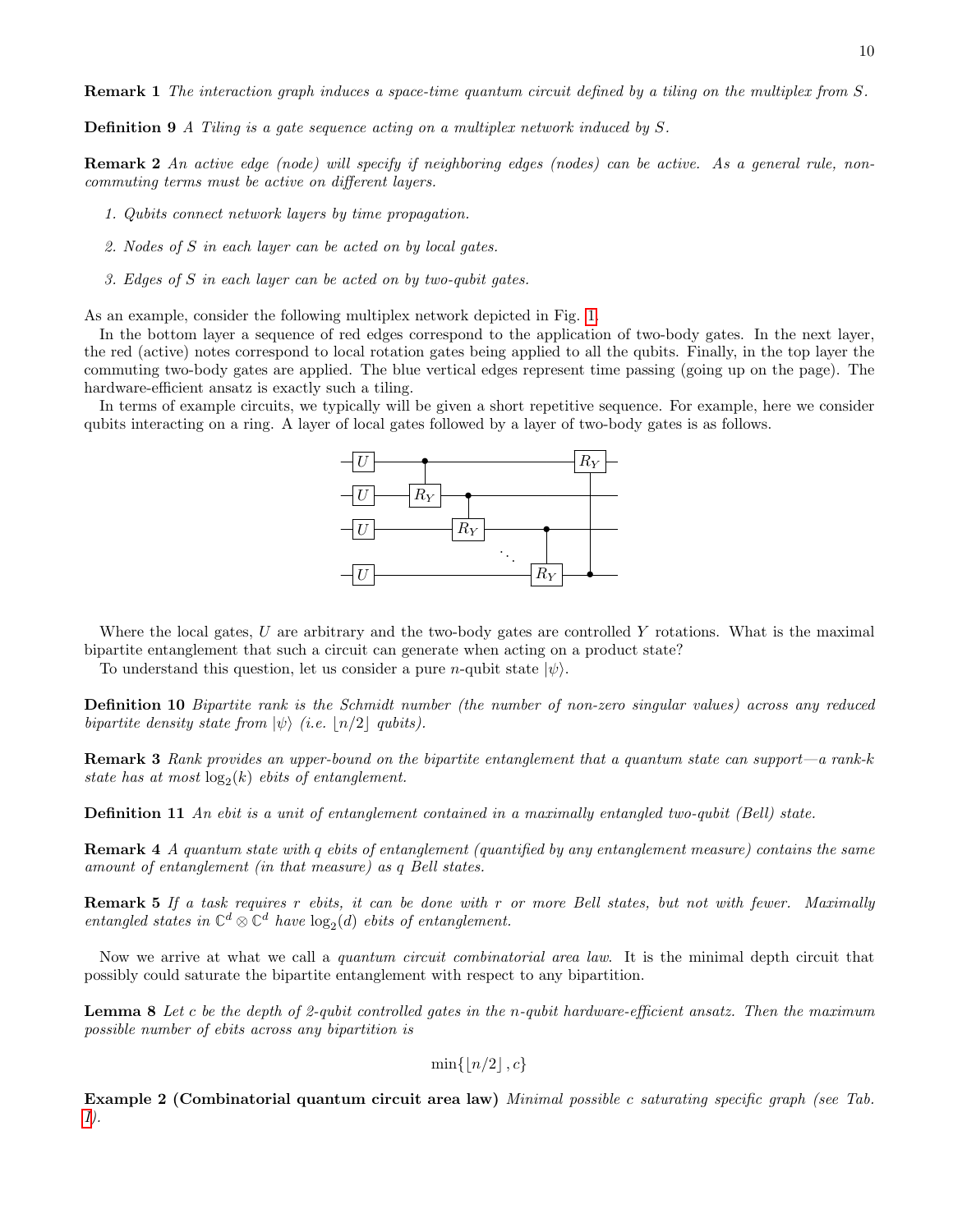<span id="page-10-0"></span>

FIG. 1: Five qubits evolve as time goes up on the page. At  $t = 0$ , commuting interaction terms (red edges) are applied between the qubits. At  $t = 1$  local gates (red nodes) are applied to each of the qubits.

### POPULAR SUMMARY

What is the full application scope of contemporary (noisy) quantum information processing devices? Although many applications have now been discovered, ranging from quantum approximate optimization, to the simulation of quantum systems and more recently quantum enhanced deep learning, many celebrated text-book quantum algorithms (such as Shor's quantum factoring algorithm) do not appear to admit a variant which functions on existing noisy quantum information processors.

What then is the strict boundary between quantum enhanced information processing (without error correction) and full error corrected quantum computation? Moreover, what is the application scope and ultimate algorithmic capacity of noisy quantum information processing devices in the absence of error correction?

In the present study, we show that the contemporary variational approach to quantum enhanced algorithms admits a universal model of quantum computation. Hence we establish that universal quantum computation can be cast in terms of resources which are accessible using contemporary devices, which implies that the unknown limits of existing quantum enhanced noisy processors can now be better probed. The model maps universal quantum computation into that of state-preparation and the minimization of a (polynomial in the problem size) sequence of expected values. As variational methods are inherently agnostic to how quantum states are prepared, this enables experimentalists to vary the accessible control parameters to minimize an external and iteratively calculated objective function to preform universal quantum computation. Although the absolute limitations of this model in the absence of error correction remain unknown, a robust method of error suppression could make the approach amenable to a wider scope of traditional text-book quantum algorithms.